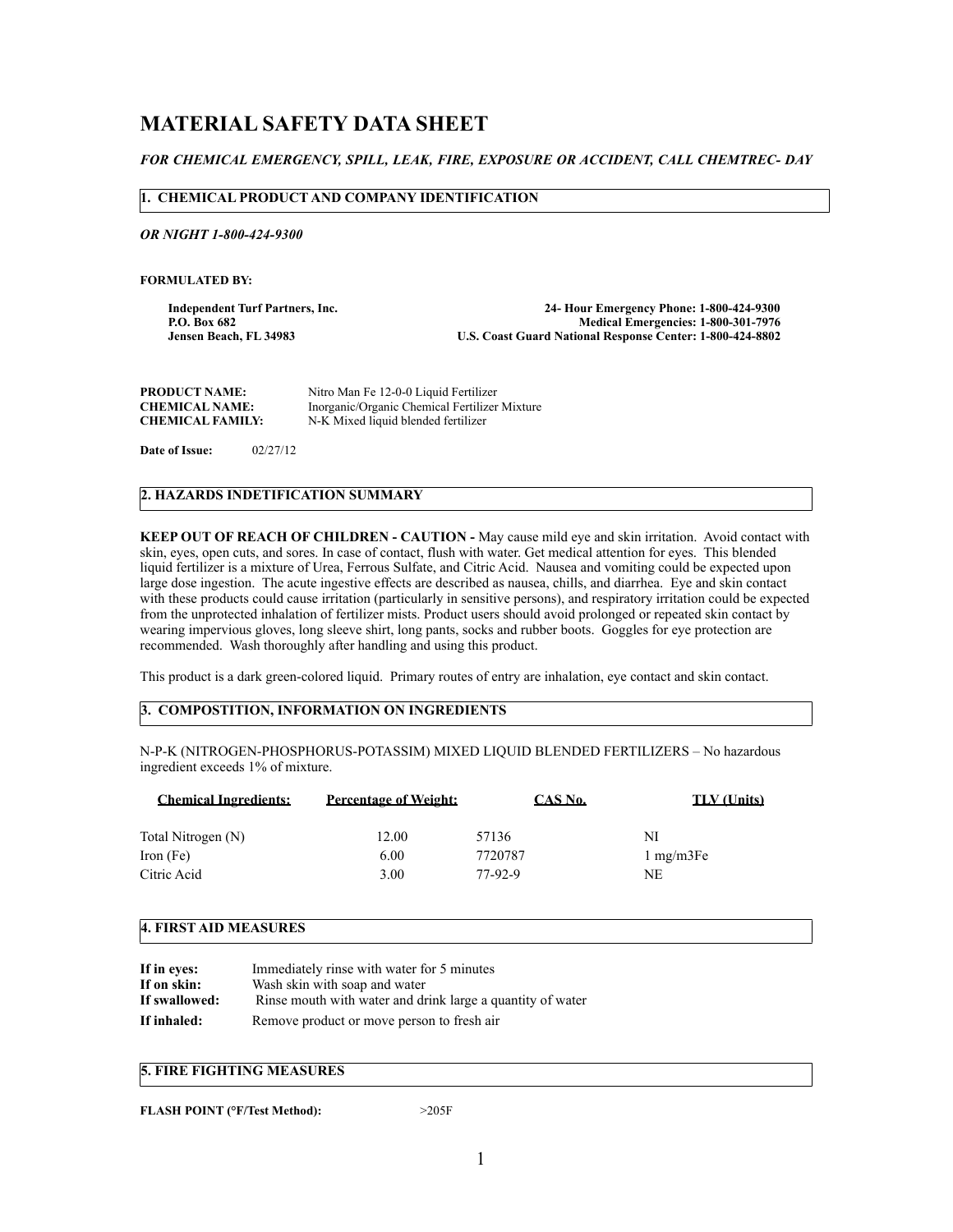## **6. ACCIDENTAL RELEASE MEASURES**

#### **STEPS TO BE TAKEN IF MATERIAL IS RELEASED OR SPILLED:**

Stop leak, contain spill and absorb with soil or natural absorbents. Sweep up waste and place in container for disposal. Wash down area. Uncontaminated spilled material may be reused.

## **7. HANDLING AND STORAGE**

**HANDLING:** Avoid eye contact and prolonged skin contact. Respiratory protection is normally not required. Sealed containers may develop pressure, open with caution. Wash hands thoroughly after handling the product. **STORAGE:** Store in the original labeled container in a cool place away from direct sunlight. Keep separate

from food and feed products and out of reach of children and animals. Avoid storage at temperatures of 110F or higher. Corrosive to steel, aluminum, brass. Use with stainless steel or PVC fittings. Product may stain unfinished wood, painted surfaces, or concrete.

# **8. EXPOSURE CONTROLS / PERSONAL PROTECTION**

**ENGINEERING CONTROLS:** Not normally required. **RESPIRATORY PROTECTION:** Not normally required. **PERSONAL PROTECTIVE EQUIPMENT:** Chemical goggles or shielded safety glasses and rubber or neoprene gloves are not required, but its use is recommended.

#### **9. PHYSICAL AND CHEMICAL PROPERTIES**

| APPEARANCE AND ODOR:            | green liquid with no discernable smell |                                          |
|---------------------------------|----------------------------------------|------------------------------------------|
| <b>SOLUBILITY:</b>              | Appreciable                            |                                          |
| pH:                             | $2.5 - 3.0$                            | <b>BULK DENSITY: 10.2</b>                |
| $SPECIFIC$ GRAVITY (Water = 1): | 1.22                                   | <b>BOILING POINT:</b> $250^\circ$        |
| <b>VAPOR PRESSURE:</b>          |                                        | <b>EVAPORATION DATE:</b> Not established |
| PERCENT VOLATILE (by volume):   | Not applicable                         |                                          |

Note: These physical data are typical values based on material tested but may vary from sample to sample. Typical values should not be construed as a guaranteed analysis of any specific lot or as specification items.

## **10. STABILITY AND REACTIVITY**

**STABILITY:** Stable for at least 2 years under normal conditions.<br>INCOMPATIBILITY: Strong bases. **INCOMPATIBILITY: HAZARDOUS DECOMPOSTITION PRODUCTS:** Urea may decompose to release cyanuric acid, ammonia, HCN, NO. **HAZARDOUS POLYMERIZTION:** Will not occur.

# **11. TOXICOLOGICAL INFORMATION**

Acute Oral LD<sub>50</sub>(rat): not established **Acute Dermal LD50(rabbit):** not established **Eye Irritation (rabbit):** not established **Skin Irritation (rabbit):** not established **Inhalation LC<sub>50</sub>(rat):** not established **Skin Sensitization (guinea pig):** not esta **Skin Sensitization (guinea pig):** not established **Carcinogenic Potential:** None listed in OSHA, NTP, IARC, or ACGIH

#### **12. ECOLOGICAL INFORMATION**

**Ecotoxicology**: Due to the non-toxic classification of this product no negative impact on wildlife is expected.

**Biodegradation:** Oxidation and microorganisms.